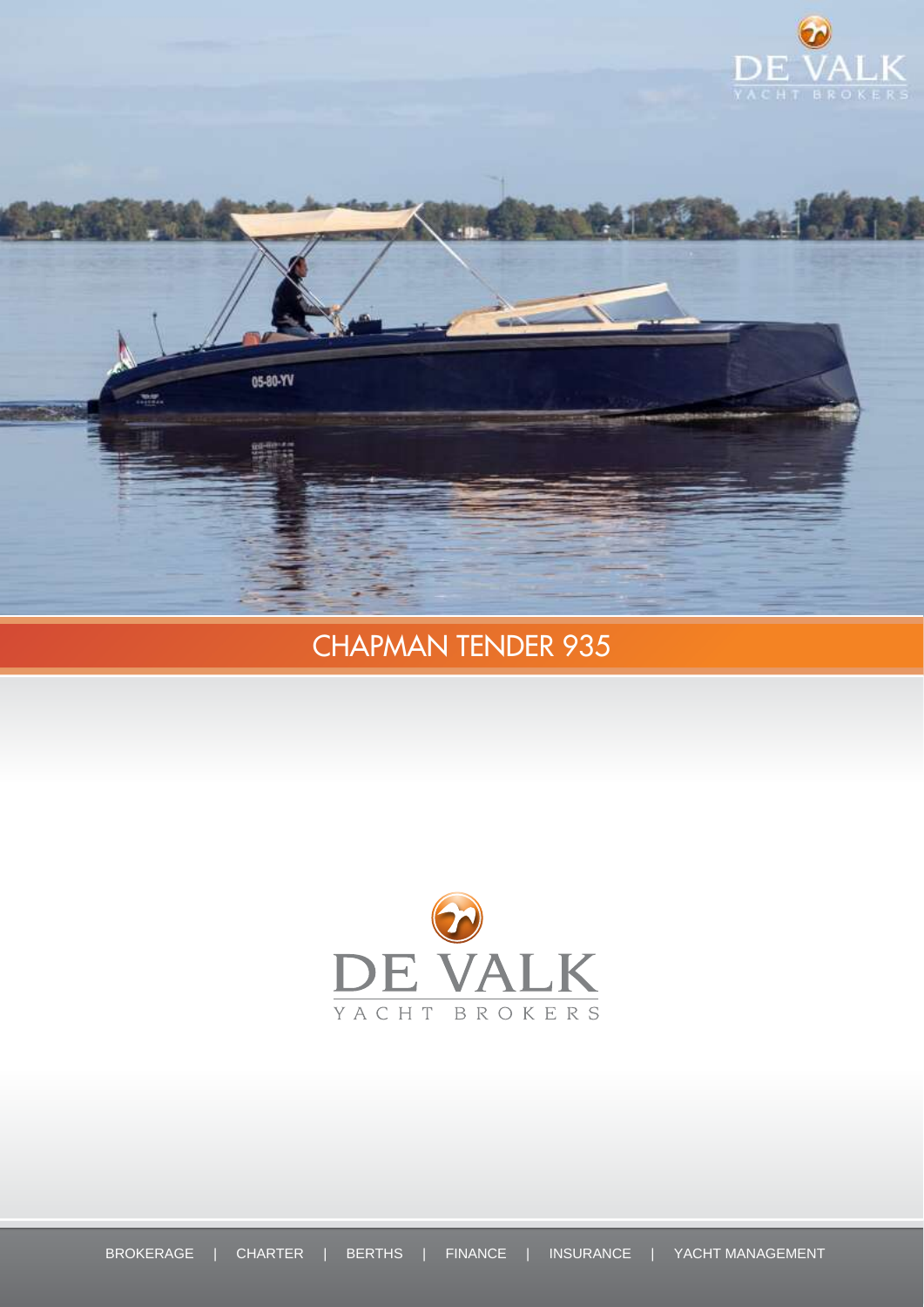#### **BROKER'S COMMENTS**

''Superb Chapman with an option list that leaves nothing to be desired in a very chic colour. A glorious boat to tour comfortably through the Netherlands. Low airdraft and richly equipped with fridge, hot and cold water, bow thruster, bimini top and stereo.''

#### **Mark Hesselmans**

#### **SPECIFICATIONS**

| <b>Dimensions</b>   | $9,35 \times 3,50 \times 0,80$ (m) | <b>Builder</b> |                      |
|---------------------|------------------------------------|----------------|----------------------|
| <b>Built</b>        | 2016                               | <b>Cabins</b>  | 1                    |
| <b>Material</b>     | Aluminium                          | <b>Berths</b>  | $\overline{2}$       |
| Engine(s)           | 1 x Yanmar diesel                  | Hp/Kw          | 110 (hp), 80,85 (kw) |
| <b>Asking price</b> | EUR 149.000 (vat: paid)            | Lying          | at sales office      |
|                     |                                    |                |                      |

#### **CONTACT**

| Sales office   | De Valk Loosdrecht              | <b>Telephone</b> | +31 35 582 90 30     |
|----------------|---------------------------------|------------------|----------------------|
| <b>Address</b> | 't Breukeleveense Meentje 6     | <b>Fax</b>       | +31 (0) 35 582 90 39 |
|                | 1231 LM Loosdrecht / Wijdemeren | E-mail           | loosdrecht@devalk.nl |
|                | The Netherlands                 |                  |                      |

#### **DISCLAIMER**

These particulars are given in good faith as supplied but cannot be guaranteed and cannot be used for contracts.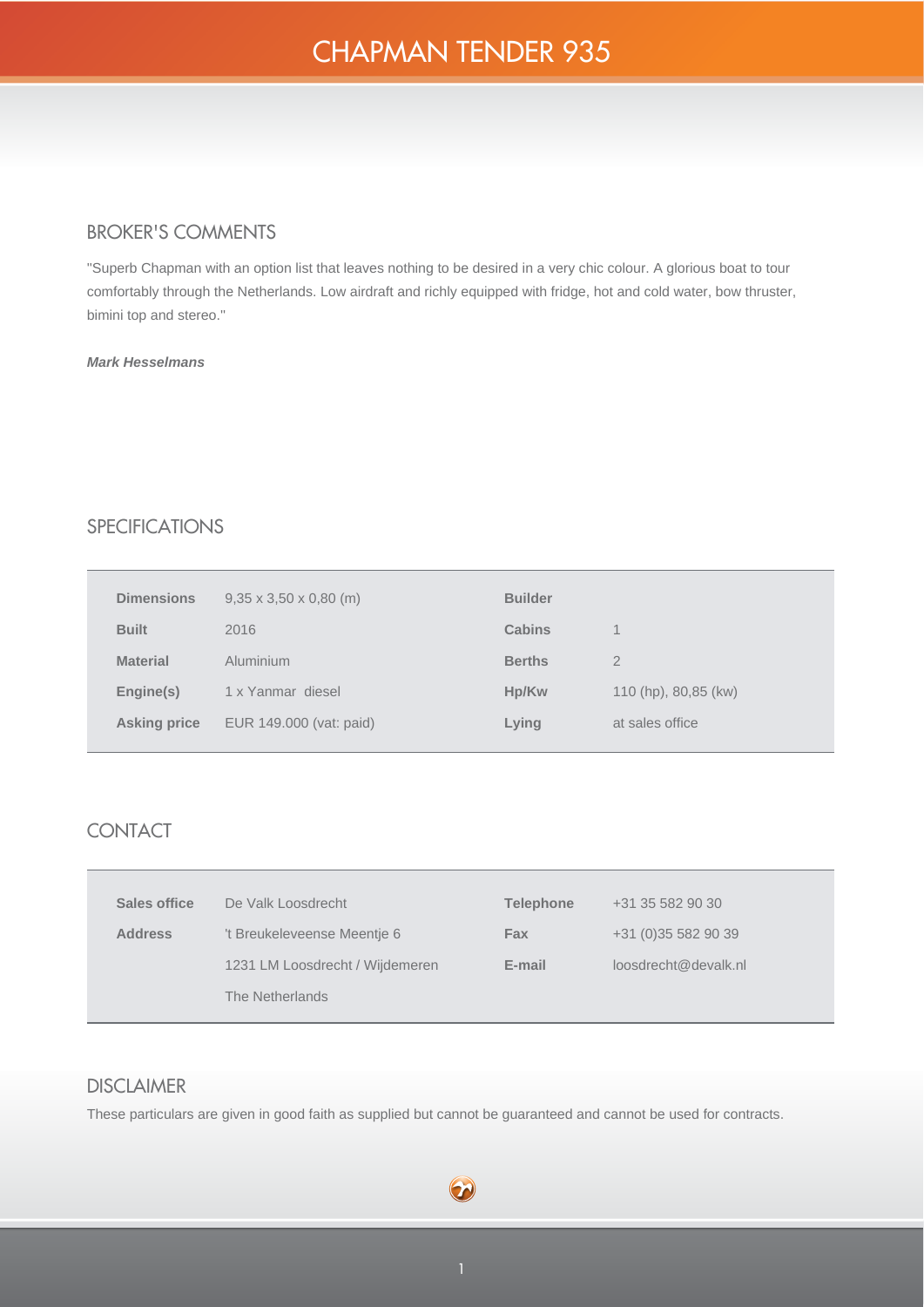#### **GENERAL**

| <b>Model</b>                 | <b>CHAPMAN TENDER 935</b> |
|------------------------------|---------------------------|
| <b>Type</b>                  | motor yacht               |
| $LOA$ (m)                    | 9,35                      |
| Beam (m)                     | 3,50                      |
| Draft (m)                    | 0,80                      |
| <b>Year built</b>            | 2016                      |
| <b>CE</b> norm               | B                         |
| <b>Hull material</b>         | aluminium                 |
| <b>Hull colour</b>           | blue                      |
| <b>Hull shape</b>            | hard chine                |
| <b>Rubbing strake</b>        | plastic                   |
| <b>Deck finish</b>           | teak imitation            |
| Fuel tank (litre)            | $80 +/-$                  |
| Level indicator (fuel tank)  | ves                       |
| Fuel daytank (litre)         | yes                       |
| <b>Outside helm position</b> | hydraulic                 |

### **ACCOMMODATION**

| <b>Cabins</b>        | 1               |
|----------------------|-----------------|
| <b>Berths</b>        | $\overline{2}$  |
| Open cockpit         | with led lights |
| <b>Sink</b>          | yes             |
| Cooker               | electric        |
| Fridge               | yes             |
| Hot water system     | by engine       |
| <b>Toilet</b>        | en suite        |
| <b>Toilet system</b> | electric        |

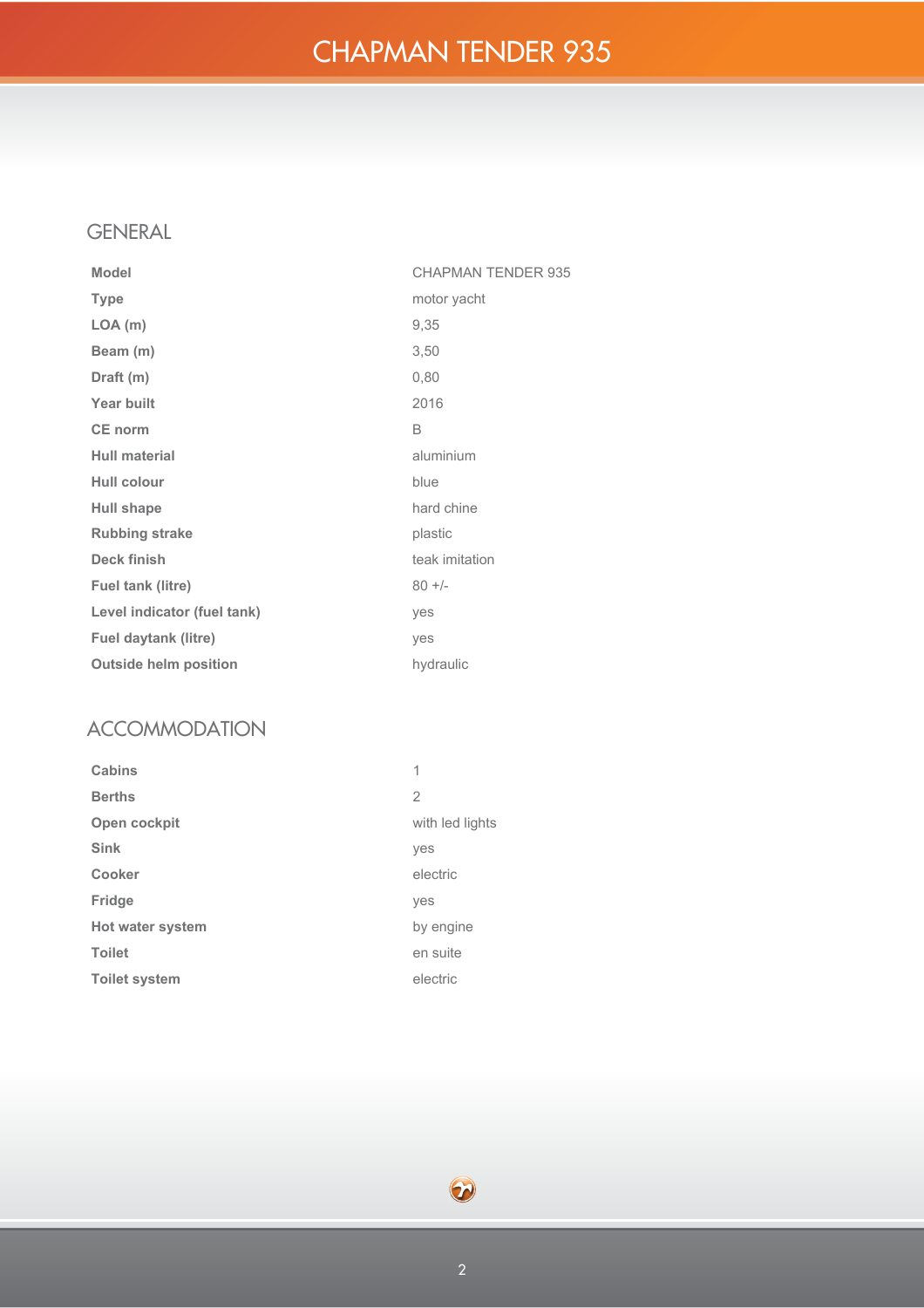#### **MACHINERY**

| No of engines          | 1                   |
|------------------------|---------------------|
| <b>Make</b>            | Yanmar              |
| HP                     | 110                 |
| kW                     | 80,85               |
| Fuel                   | diesel              |
| Maximum speed (kn)     | 11                  |
| Cruising speed (kn)    | 7                   |
| <b>Engine hours</b>    | 74                  |
| <b>Drive</b>           | shaft               |
| <b>Gearbox</b>         | hydraulic           |
| <b>Bowthruster</b>     | electric            |
| <b>Batteries</b>       | Vetus 12V 200Ah     |
| <b>Battery charger</b> | Victron Energy 300A |
| Inverter               | yes                 |
| Shorepower             | yes                 |

#### **NAVIGATION**

| Rudder angle indicator   | ves |
|--------------------------|-----|
| <b>Navigation lights</b> | ves |

#### **EQUIPMENT**

| <b>Bimini</b>           | yes        |
|-------------------------|------------|
| <b>Bathing platform</b> | yes        |
| <b>Boarding ladder</b>  | aluminum   |
| Deck shower             | yes        |
| Anchor                  | yes        |
| Lifejackets             | 4X Lalizas |
| Radio                   | Fusion     |

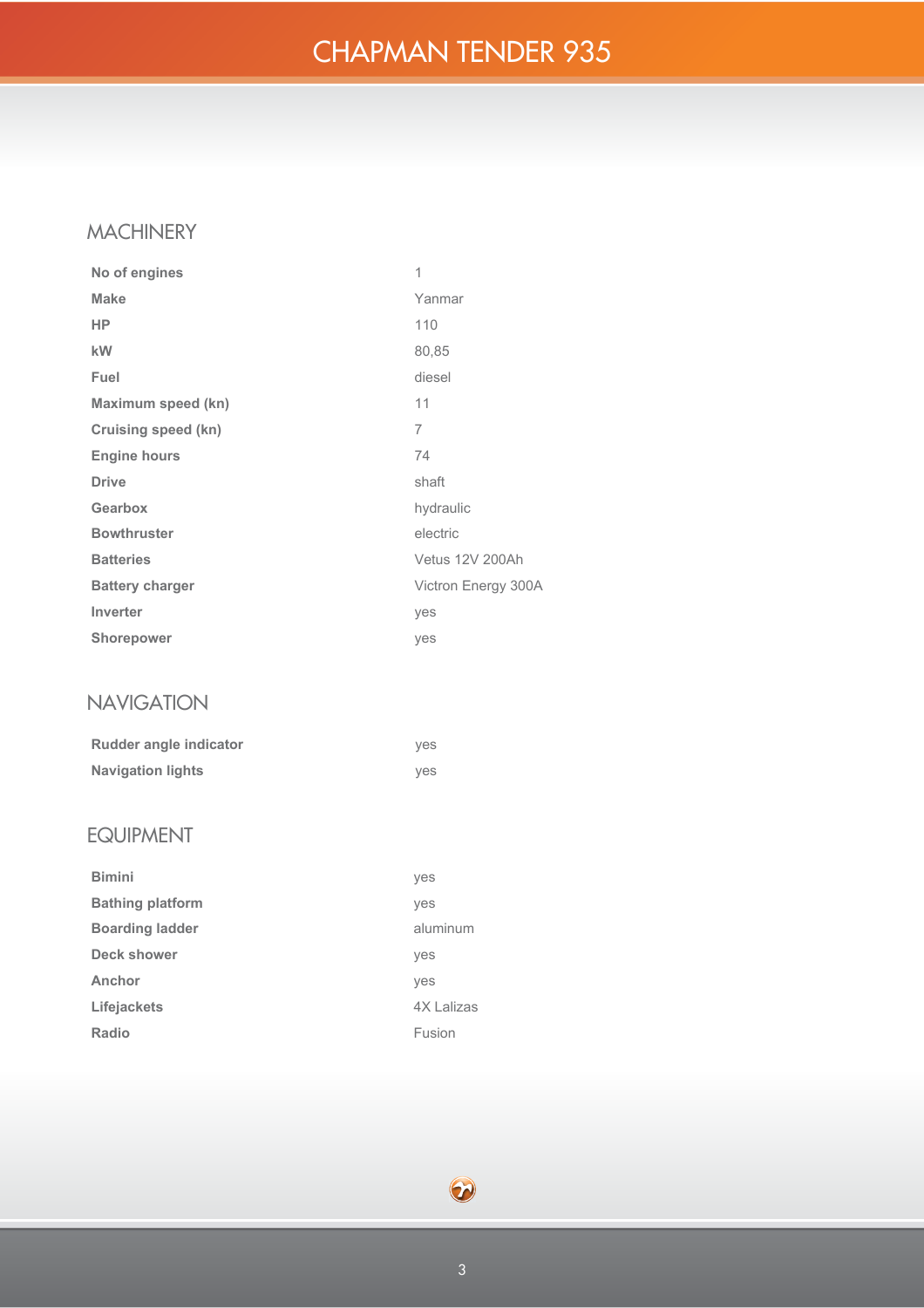**Cockpit speakers** 

yes

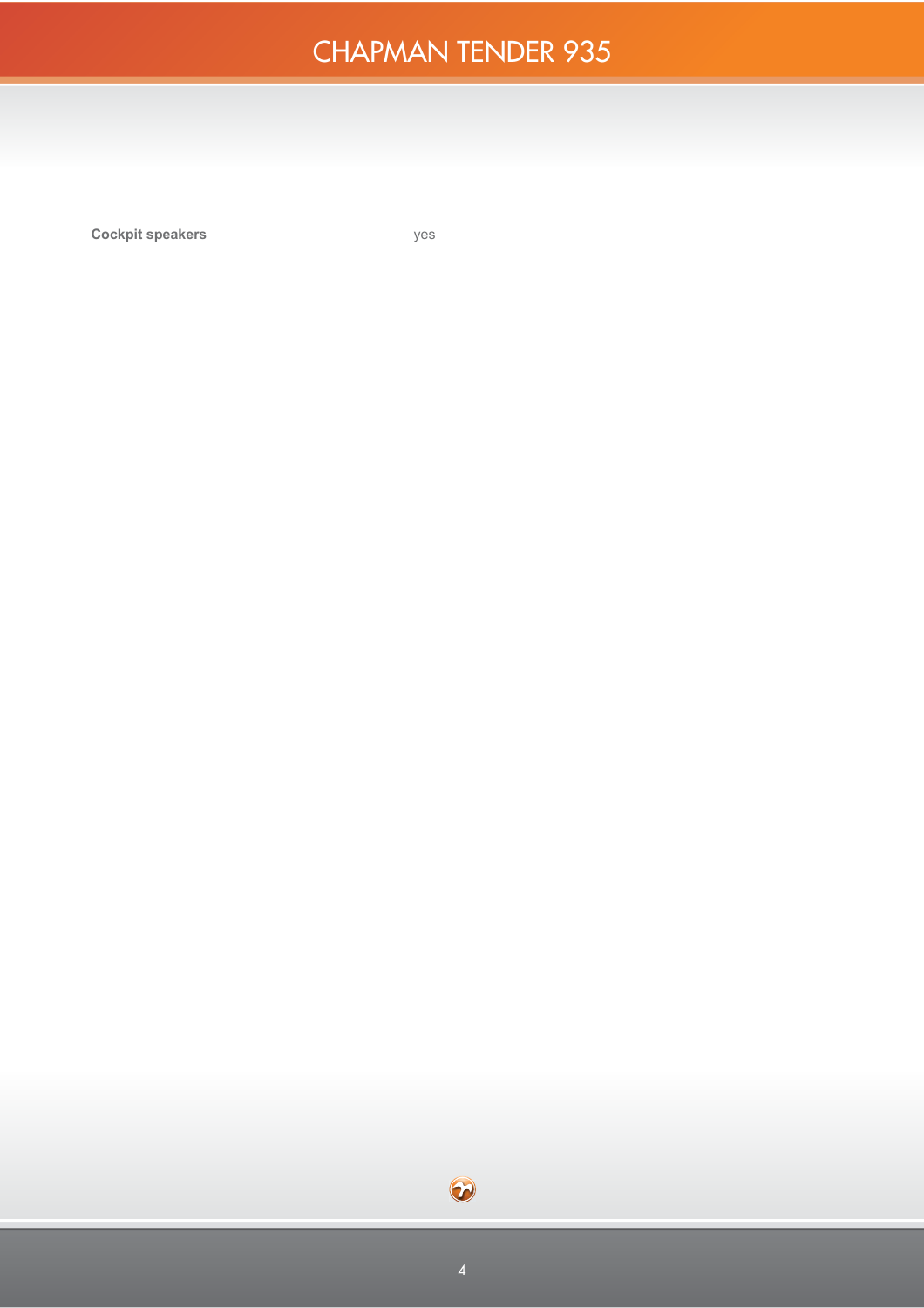# $8 + $30 $1 7 (1'(5$



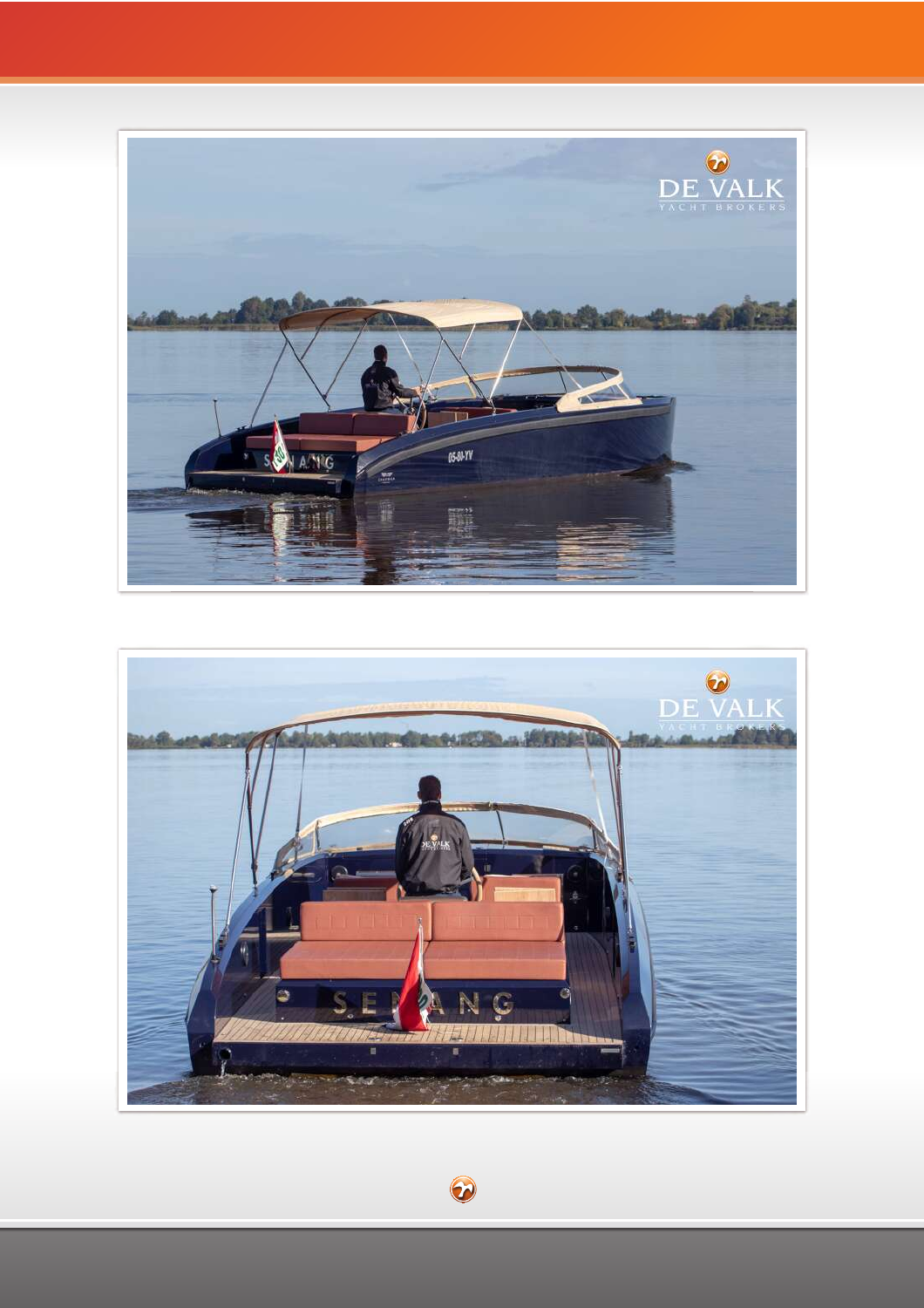| ---- |  |
|------|--|
|      |  |
|      |  |
|      |  |
|      |  |
|      |  |
|      |  |
|      |  |
|      |  |
|      |  |
|      |  |
|      |  |
|      |  |
|      |  |
|      |  |
|      |  |
|      |  |
|      |  |
|      |  |
|      |  |
|      |  |
|      |  |
|      |  |
|      |  |
|      |  |
|      |  |
|      |  |
|      |  |
|      |  |
|      |  |
|      |  |
|      |  |
|      |  |
|      |  |
|      |  |
|      |  |
|      |  |
|      |  |
|      |  |
|      |  |
|      |  |
|      |  |
|      |  |
|      |  |
|      |  |
|      |  |
|      |  |
|      |  |
|      |  |
|      |  |
|      |  |
|      |  |
|      |  |
|      |  |
|      |  |
|      |  |
|      |  |
|      |  |
|      |  |

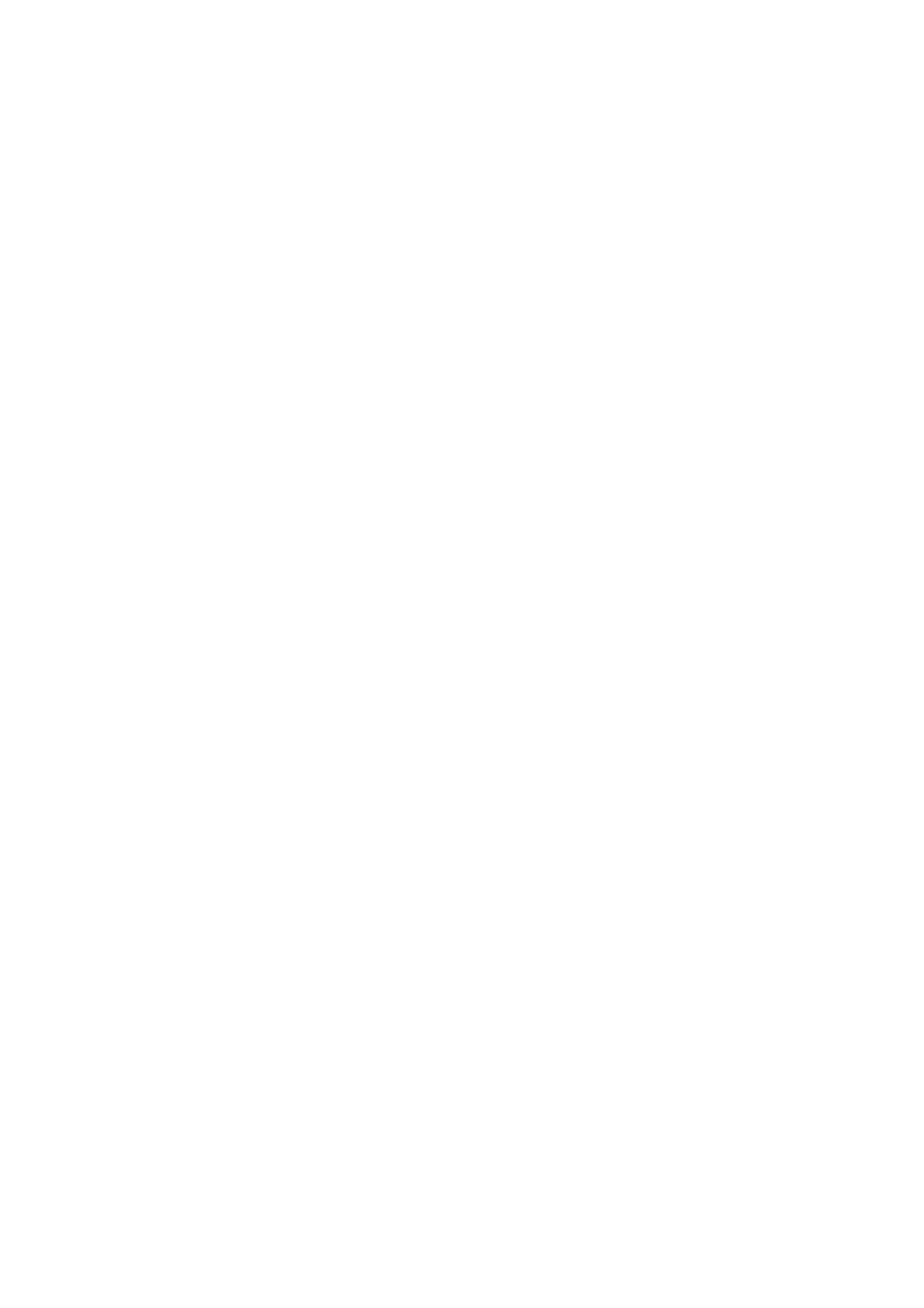| ---- |  |
|------|--|
|      |  |
|      |  |
|      |  |
|      |  |
|      |  |
|      |  |
|      |  |
|      |  |
|      |  |
|      |  |
|      |  |
|      |  |
|      |  |
|      |  |
|      |  |
|      |  |
|      |  |
|      |  |
|      |  |
|      |  |
|      |  |
|      |  |
|      |  |
|      |  |
|      |  |
|      |  |
|      |  |
|      |  |
|      |  |
|      |  |
|      |  |
|      |  |
|      |  |
|      |  |
|      |  |
|      |  |
|      |  |
|      |  |
|      |  |
|      |  |
|      |  |
|      |  |
|      |  |
|      |  |
|      |  |
|      |  |
|      |  |
|      |  |
|      |  |
|      |  |
|      |  |
|      |  |
|      |  |
|      |  |
|      |  |
|      |  |
|      |  |
|      |  |

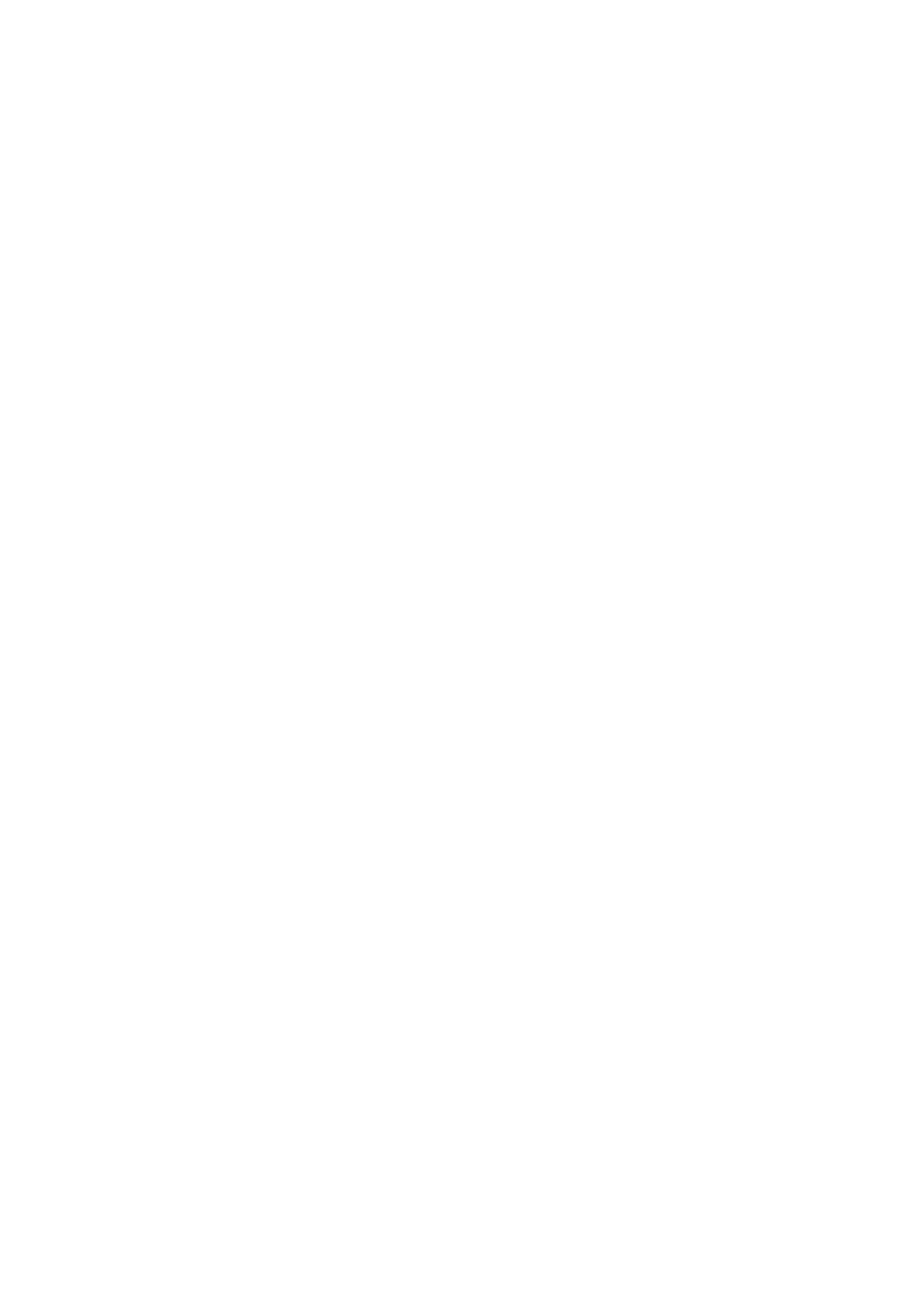| ---- |  |
|------|--|
|      |  |
|      |  |
|      |  |
|      |  |
|      |  |
|      |  |
|      |  |
|      |  |
|      |  |
|      |  |
|      |  |
|      |  |
|      |  |
|      |  |
|      |  |
|      |  |
|      |  |
|      |  |
|      |  |
|      |  |
|      |  |
|      |  |
|      |  |
|      |  |
|      |  |
|      |  |
|      |  |
|      |  |
|      |  |
|      |  |
|      |  |
|      |  |
|      |  |
|      |  |
|      |  |
|      |  |
|      |  |
|      |  |
|      |  |
|      |  |
|      |  |
|      |  |
|      |  |
|      |  |
|      |  |
|      |  |
|      |  |
|      |  |
|      |  |
|      |  |
|      |  |
|      |  |
|      |  |
|      |  |
|      |  |
|      |  |
|      |  |
|      |  |

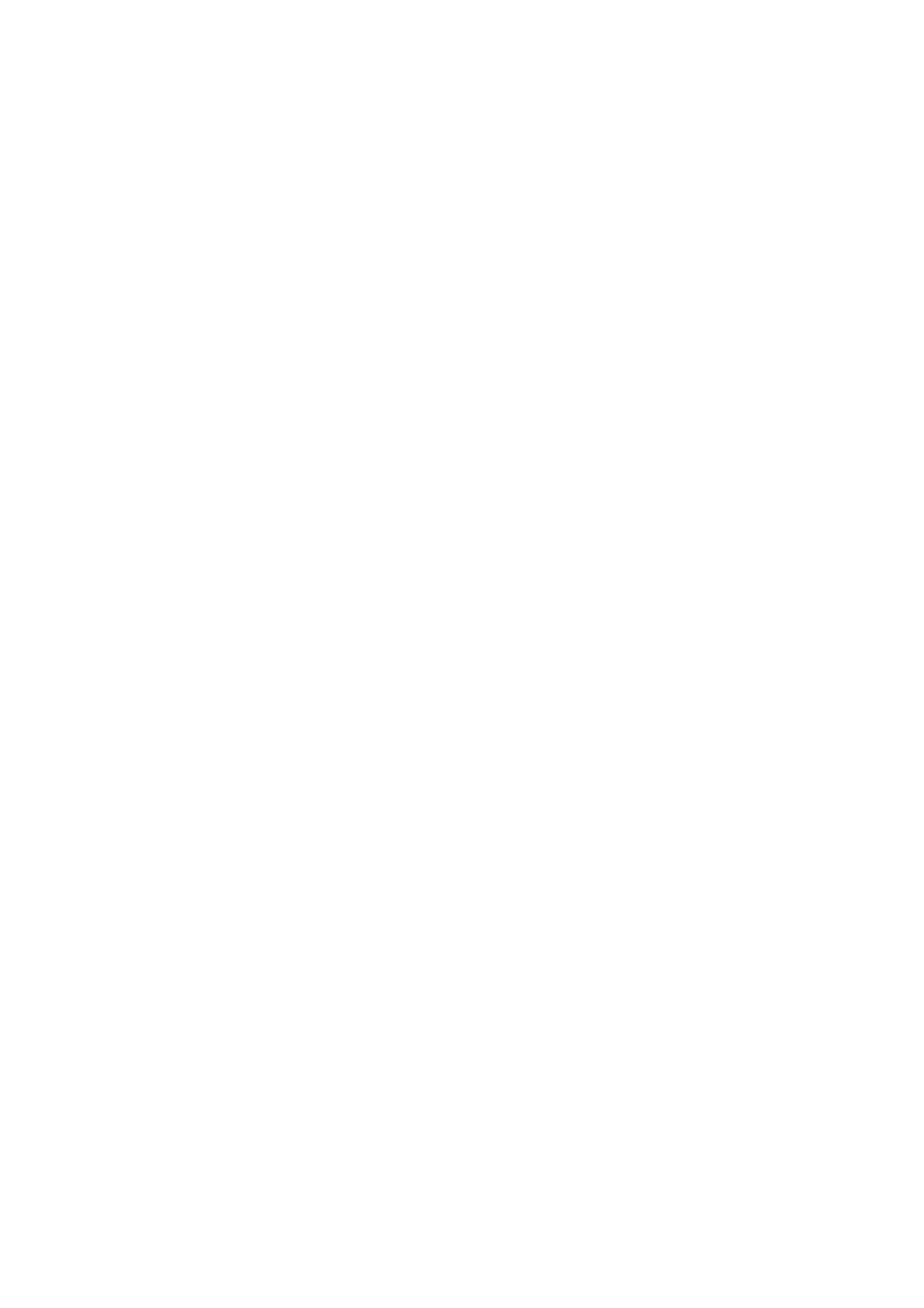| ---- |  |
|------|--|
|      |  |
|      |  |
|      |  |
|      |  |
|      |  |
|      |  |
|      |  |
|      |  |
|      |  |
|      |  |
|      |  |
|      |  |
|      |  |
|      |  |
|      |  |
|      |  |
|      |  |
|      |  |
|      |  |
|      |  |
|      |  |
|      |  |
|      |  |
|      |  |
|      |  |
|      |  |
|      |  |
|      |  |
|      |  |
|      |  |
|      |  |
|      |  |
|      |  |
|      |  |
|      |  |
|      |  |
|      |  |
|      |  |
|      |  |
|      |  |
|      |  |
|      |  |
|      |  |
|      |  |
|      |  |
|      |  |
|      |  |
|      |  |
|      |  |
|      |  |
|      |  |
|      |  |
|      |  |
|      |  |
|      |  |
|      |  |
|      |  |
|      |  |

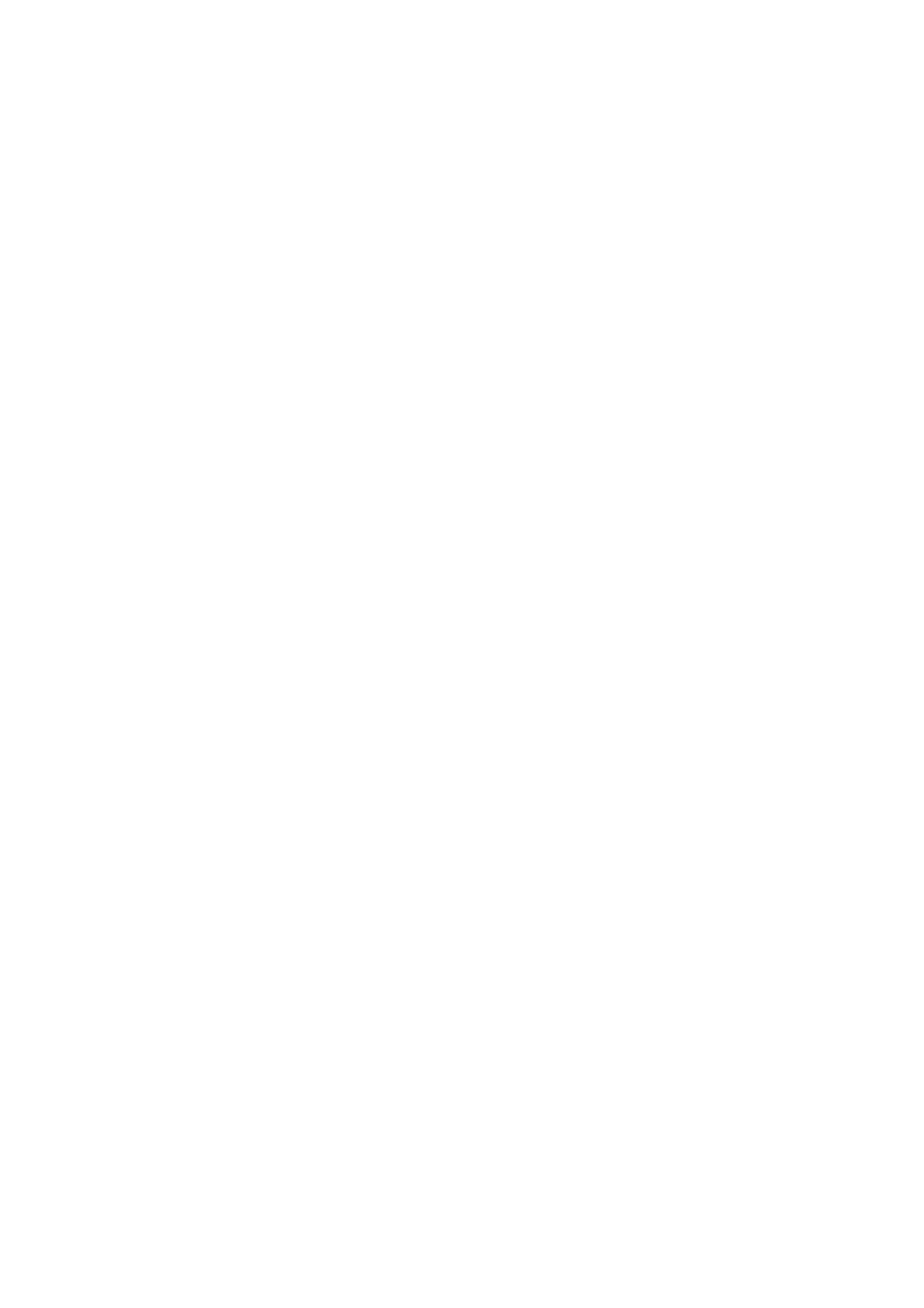| ---- |  |
|------|--|
|      |  |
|      |  |
|      |  |
|      |  |
|      |  |
|      |  |
|      |  |
|      |  |
|      |  |
|      |  |
|      |  |
|      |  |
|      |  |
|      |  |
|      |  |
|      |  |
|      |  |
|      |  |
|      |  |
|      |  |
|      |  |
|      |  |
|      |  |
|      |  |
|      |  |
|      |  |
|      |  |
|      |  |
|      |  |
|      |  |
|      |  |
|      |  |
|      |  |
|      |  |
|      |  |
|      |  |
|      |  |
|      |  |
|      |  |
|      |  |
|      |  |
|      |  |
|      |  |
|      |  |
|      |  |
|      |  |
|      |  |
|      |  |
|      |  |
|      |  |
|      |  |
|      |  |
|      |  |
|      |  |
|      |  |
|      |  |
|      |  |
|      |  |

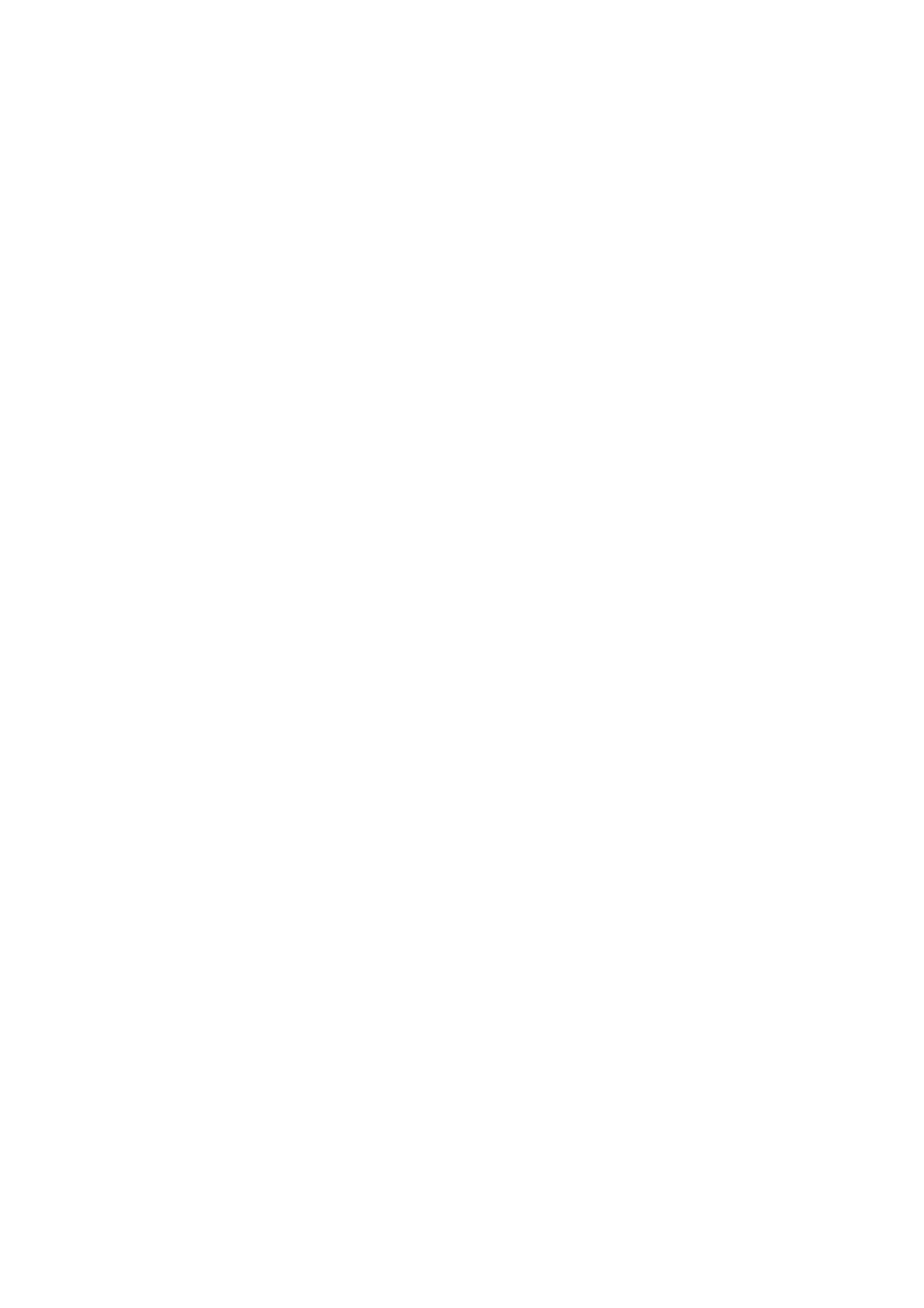| ---- |  |
|------|--|
|      |  |
|      |  |
|      |  |
|      |  |
|      |  |
|      |  |
|      |  |
|      |  |
|      |  |
|      |  |
|      |  |
|      |  |
|      |  |
|      |  |
|      |  |
|      |  |
|      |  |
|      |  |
|      |  |
|      |  |
|      |  |
|      |  |
|      |  |
|      |  |
|      |  |
|      |  |
|      |  |
|      |  |
|      |  |
|      |  |
|      |  |
|      |  |
|      |  |
|      |  |
|      |  |
|      |  |
|      |  |
|      |  |
|      |  |
|      |  |
|      |  |
|      |  |
|      |  |
|      |  |
|      |  |
|      |  |
|      |  |
|      |  |
|      |  |
|      |  |
|      |  |
|      |  |
|      |  |
|      |  |
|      |  |
|      |  |
|      |  |
|      |  |

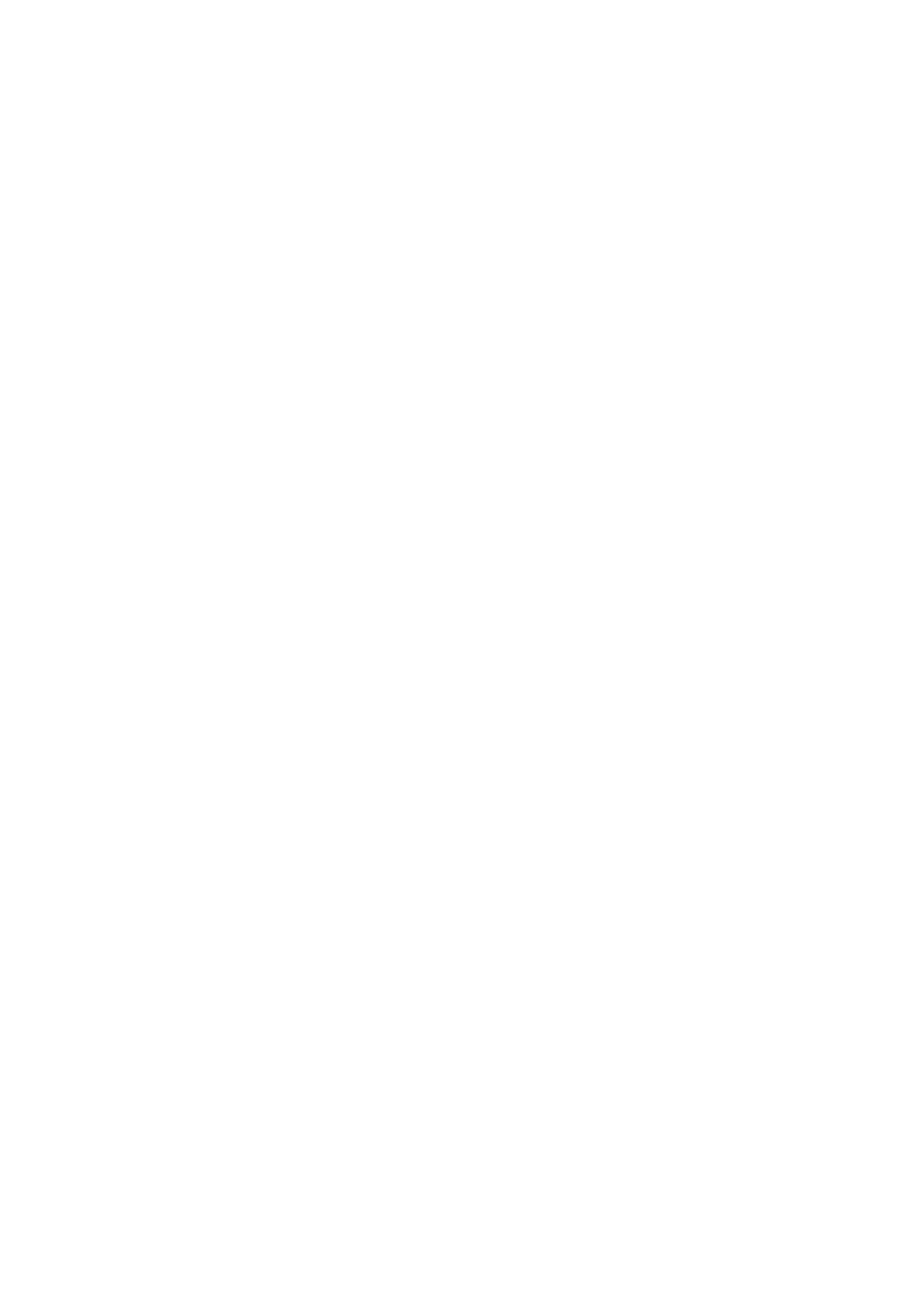| ---- |  |
|------|--|
|      |  |
|      |  |
|      |  |
|      |  |
|      |  |
|      |  |
|      |  |
|      |  |
|      |  |
|      |  |
|      |  |
|      |  |
|      |  |
|      |  |
|      |  |
|      |  |
|      |  |
|      |  |
|      |  |
|      |  |
|      |  |
|      |  |
|      |  |
|      |  |
|      |  |
|      |  |
|      |  |
|      |  |
|      |  |
|      |  |
|      |  |
|      |  |
|      |  |
|      |  |
|      |  |
|      |  |
|      |  |
|      |  |
|      |  |
|      |  |
|      |  |
|      |  |
|      |  |
|      |  |
|      |  |
|      |  |
|      |  |
|      |  |
|      |  |
|      |  |
|      |  |
|      |  |
|      |  |
|      |  |
|      |  |
|      |  |
|      |  |
|      |  |

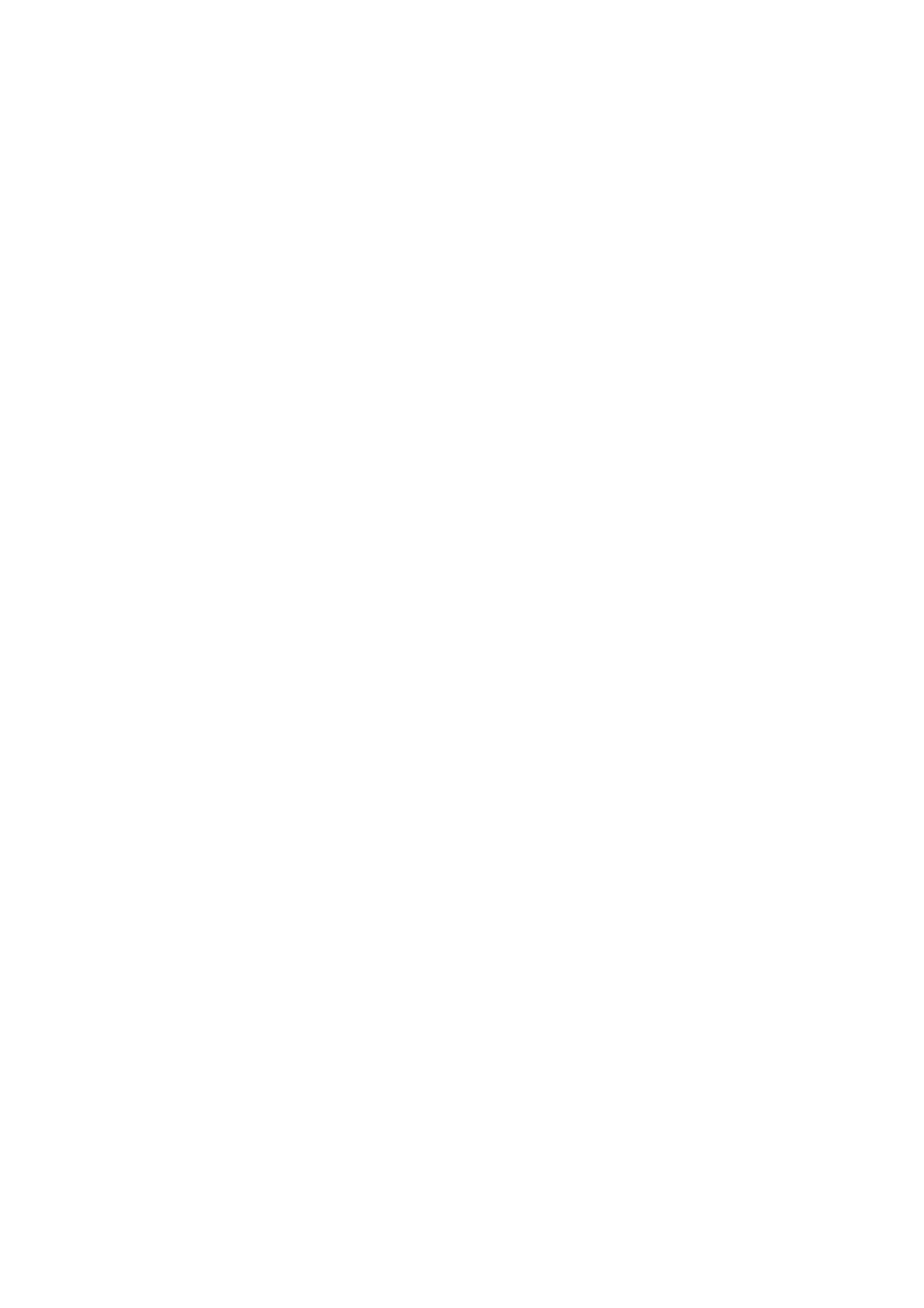| ---- |  |
|------|--|
|      |  |
|      |  |
|      |  |
|      |  |
|      |  |
|      |  |
|      |  |
|      |  |
|      |  |
|      |  |
|      |  |
|      |  |
|      |  |
|      |  |
|      |  |
|      |  |
|      |  |
|      |  |
|      |  |
|      |  |
|      |  |
|      |  |
|      |  |
|      |  |
|      |  |
|      |  |
|      |  |
|      |  |
|      |  |
|      |  |
|      |  |
|      |  |
|      |  |
|      |  |
|      |  |
|      |  |
|      |  |
|      |  |
|      |  |
|      |  |
|      |  |
|      |  |
|      |  |
|      |  |
|      |  |
|      |  |
|      |  |
|      |  |
|      |  |
|      |  |
|      |  |
|      |  |
|      |  |
|      |  |
|      |  |
|      |  |
|      |  |
|      |  |

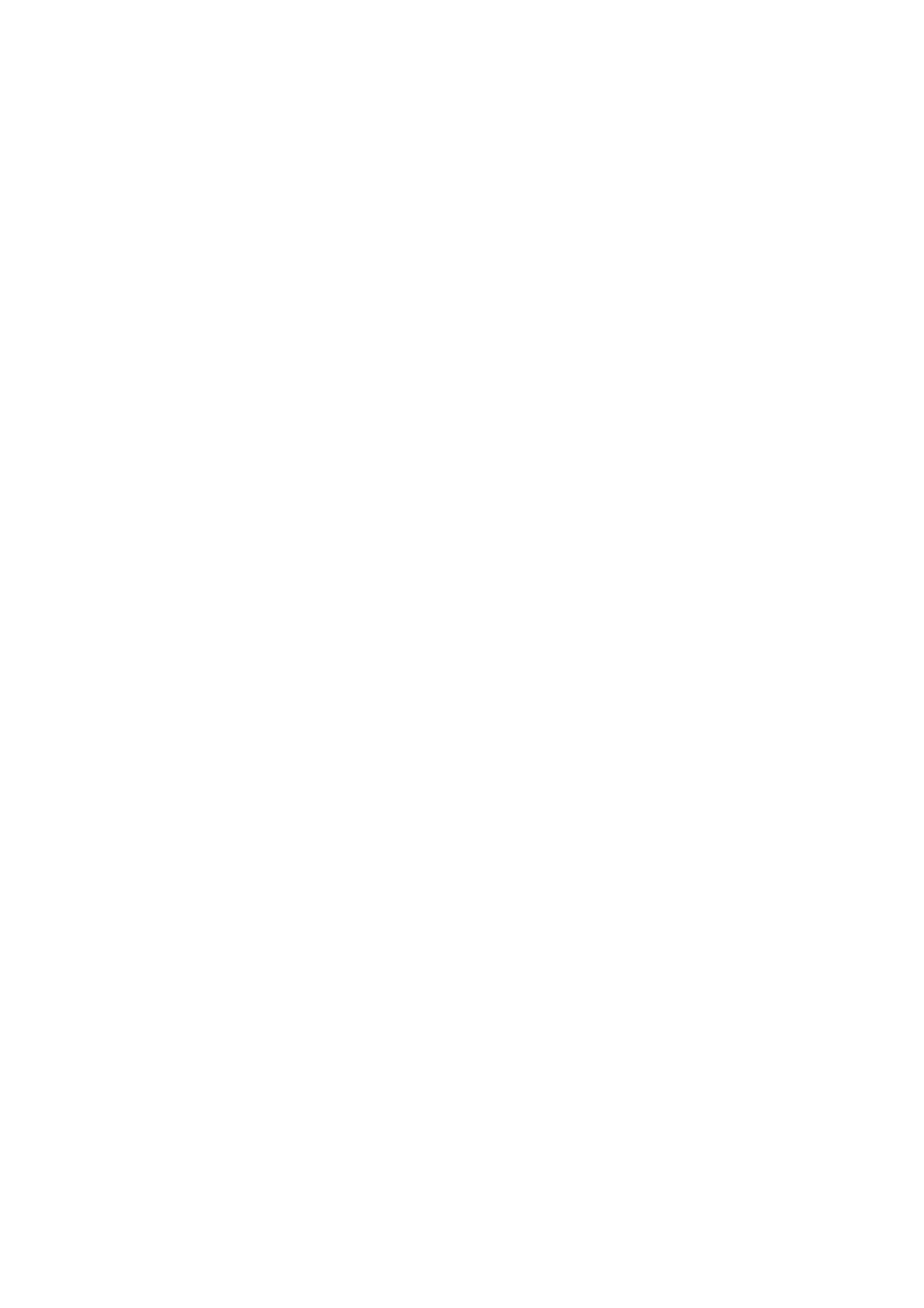| ---- |  |
|------|--|
|      |  |
|      |  |
|      |  |
|      |  |
|      |  |
|      |  |
|      |  |
|      |  |
|      |  |
|      |  |
|      |  |
|      |  |
|      |  |
|      |  |
|      |  |
|      |  |
|      |  |
|      |  |
|      |  |
|      |  |
|      |  |
|      |  |
|      |  |
|      |  |
|      |  |
|      |  |
|      |  |
|      |  |
|      |  |
|      |  |
|      |  |
|      |  |
|      |  |
|      |  |
|      |  |
|      |  |
|      |  |
|      |  |
|      |  |
|      |  |
|      |  |
|      |  |
|      |  |
|      |  |
|      |  |
|      |  |
|      |  |
|      |  |
|      |  |
|      |  |
|      |  |
|      |  |
|      |  |
|      |  |
|      |  |
|      |  |
|      |  |
|      |  |

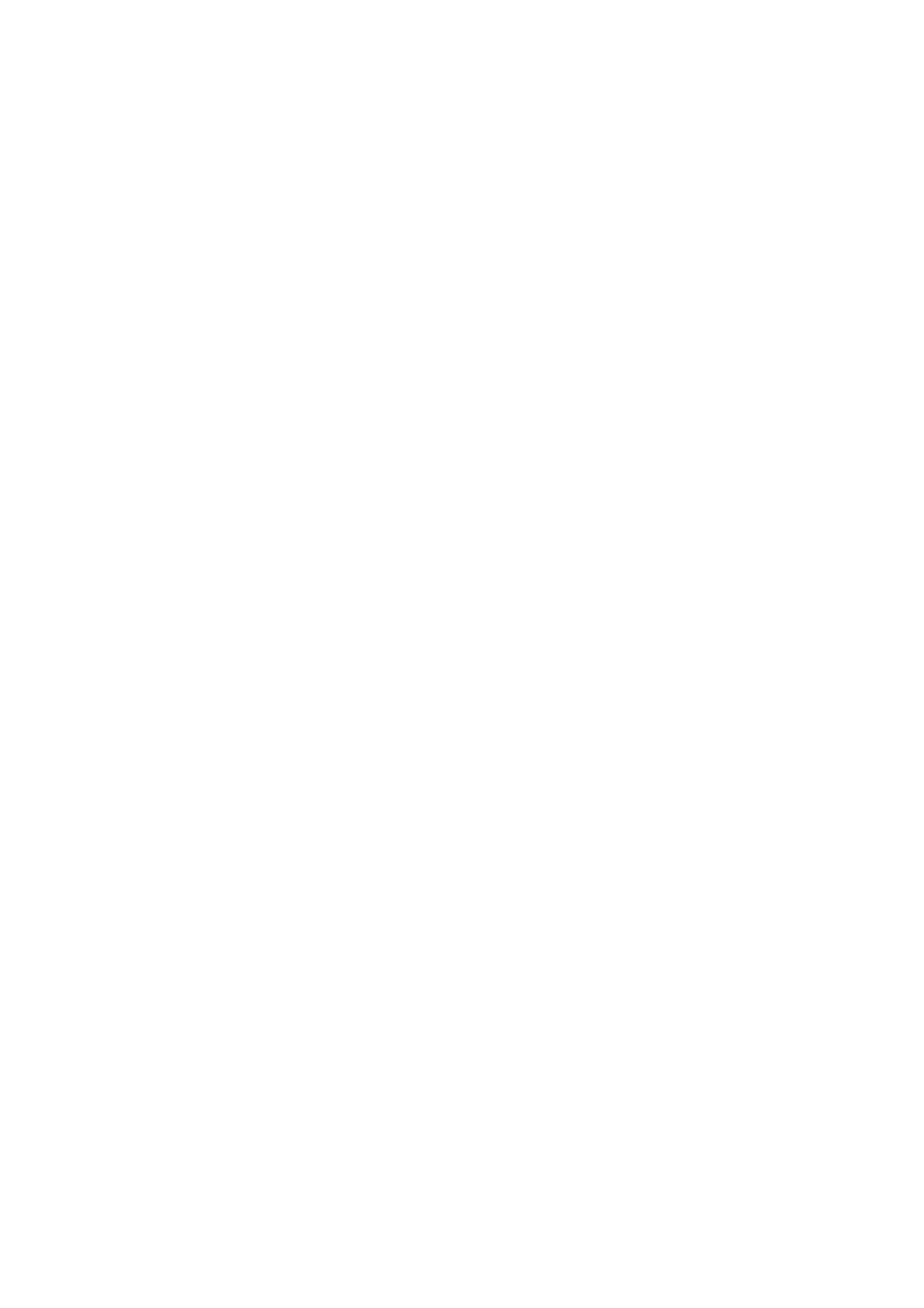| ---- |  |
|------|--|
|      |  |
|      |  |
|      |  |
|      |  |
|      |  |
|      |  |
|      |  |
|      |  |
|      |  |
|      |  |
|      |  |
|      |  |
|      |  |
|      |  |
|      |  |
|      |  |
|      |  |
|      |  |
|      |  |
|      |  |
|      |  |
|      |  |
|      |  |
|      |  |
|      |  |
|      |  |
|      |  |
|      |  |
|      |  |
|      |  |
|      |  |
|      |  |
|      |  |
|      |  |
|      |  |
|      |  |
|      |  |
|      |  |
|      |  |
|      |  |
|      |  |
|      |  |
|      |  |
|      |  |
|      |  |
|      |  |
|      |  |
|      |  |
|      |  |
|      |  |
|      |  |
|      |  |
|      |  |
|      |  |
|      |  |
|      |  |
|      |  |
|      |  |

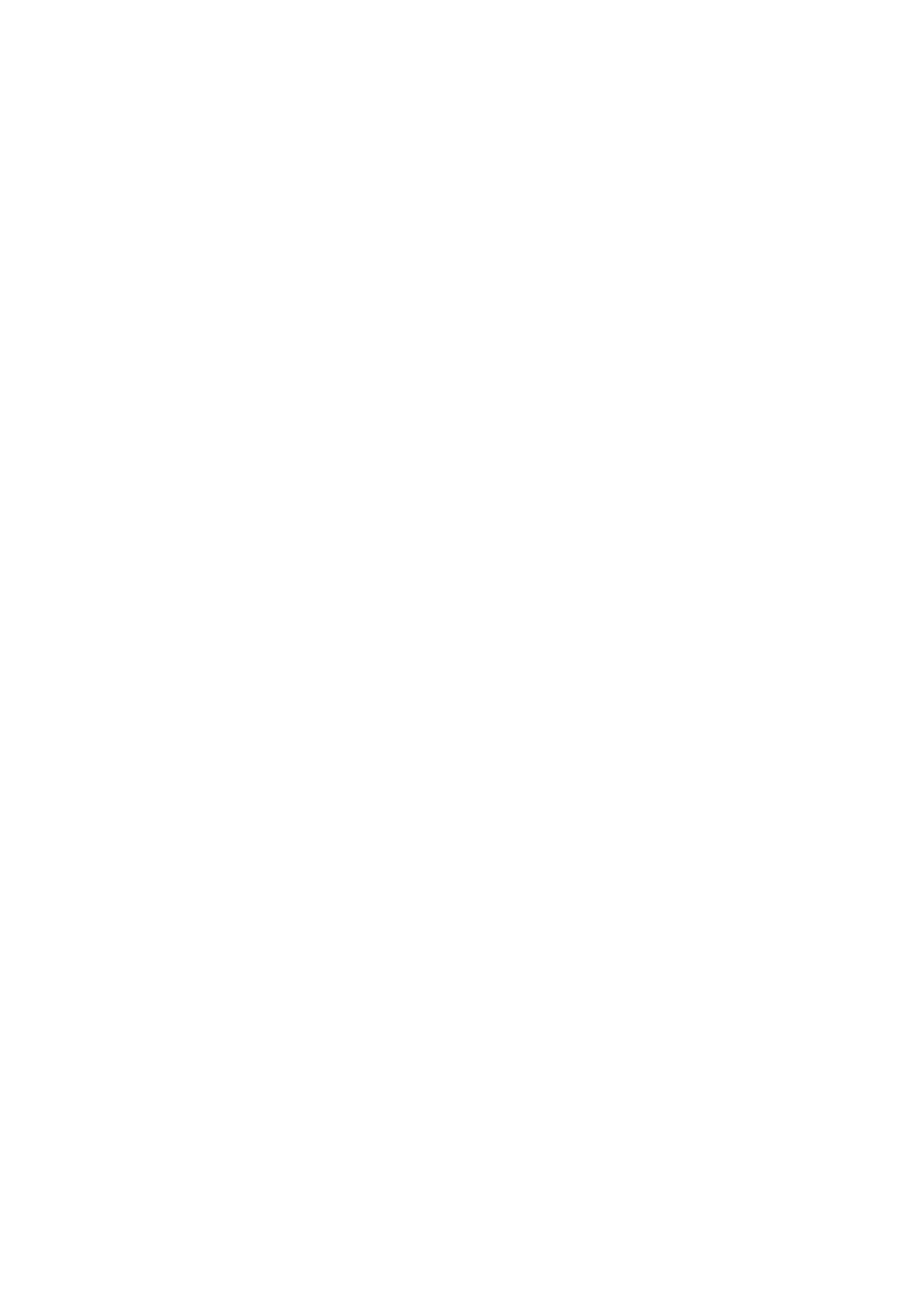| ---- |  |
|------|--|
|      |  |
|      |  |
|      |  |
|      |  |
|      |  |
|      |  |
|      |  |
|      |  |
|      |  |
|      |  |
|      |  |
|      |  |
|      |  |
|      |  |
|      |  |
|      |  |
|      |  |
|      |  |
|      |  |
|      |  |
|      |  |
|      |  |
|      |  |
|      |  |
|      |  |
|      |  |
|      |  |
|      |  |
|      |  |
|      |  |
|      |  |
|      |  |
|      |  |
|      |  |
|      |  |
|      |  |
|      |  |
|      |  |
|      |  |
|      |  |
|      |  |
|      |  |
|      |  |
|      |  |
|      |  |
|      |  |
|      |  |
|      |  |
|      |  |
|      |  |
|      |  |
|      |  |
|      |  |
|      |  |
|      |  |
|      |  |
|      |  |
|      |  |

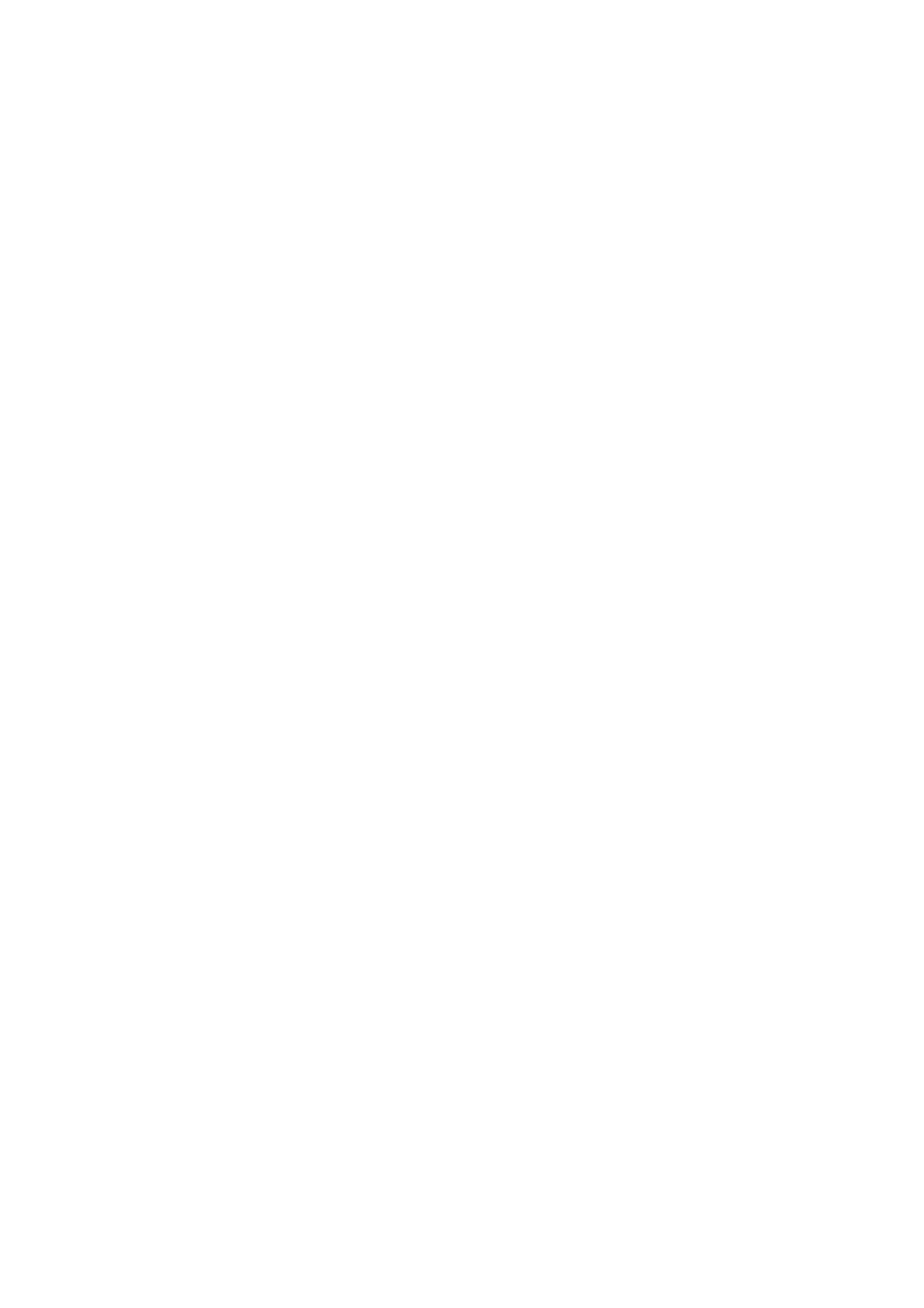| ---- |  |
|------|--|
|      |  |
|      |  |
|      |  |
|      |  |
|      |  |
|      |  |
|      |  |
|      |  |
|      |  |
|      |  |
|      |  |
|      |  |
|      |  |
|      |  |
|      |  |
|      |  |
|      |  |
|      |  |
|      |  |
|      |  |
|      |  |
|      |  |
|      |  |
|      |  |
|      |  |
|      |  |
|      |  |
|      |  |
|      |  |
|      |  |
|      |  |
|      |  |
|      |  |
|      |  |
|      |  |
|      |  |
|      |  |
|      |  |
|      |  |
|      |  |
|      |  |
|      |  |
|      |  |
|      |  |
|      |  |
|      |  |
|      |  |
|      |  |
|      |  |
|      |  |
|      |  |
|      |  |
|      |  |
|      |  |
|      |  |
|      |  |
|      |  |
|      |  |

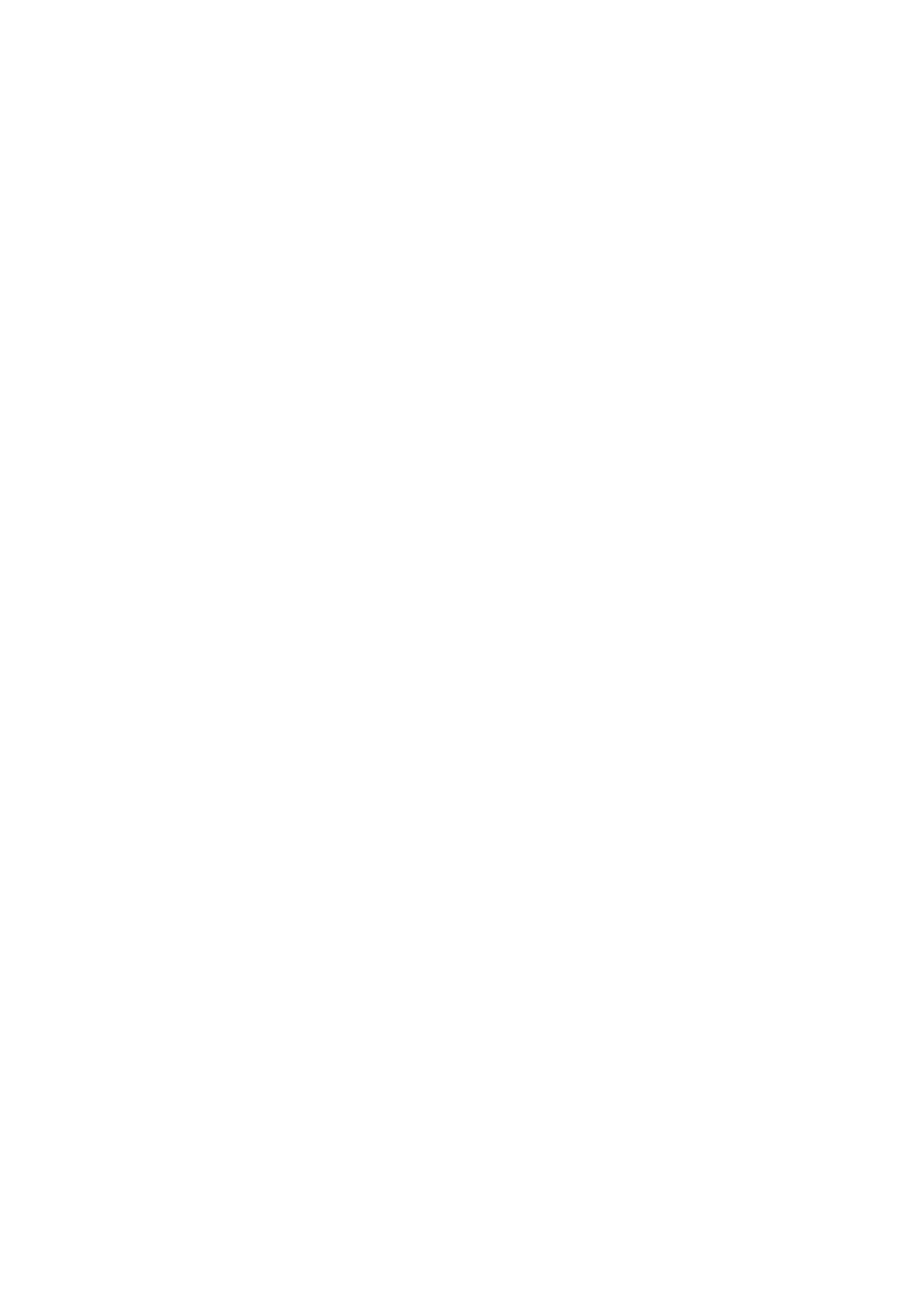| ---- |  |
|------|--|
|      |  |
|      |  |
|      |  |
|      |  |
|      |  |
|      |  |
|      |  |
|      |  |
|      |  |
|      |  |
|      |  |
|      |  |
|      |  |
|      |  |
|      |  |
|      |  |
|      |  |
|      |  |
|      |  |
|      |  |
|      |  |
|      |  |
|      |  |
|      |  |
|      |  |
|      |  |
|      |  |
|      |  |
|      |  |
|      |  |
|      |  |
|      |  |
|      |  |
|      |  |
|      |  |
|      |  |
|      |  |
|      |  |
|      |  |
|      |  |
|      |  |
|      |  |
|      |  |
|      |  |
|      |  |
|      |  |
|      |  |
|      |  |
|      |  |
|      |  |
|      |  |
|      |  |
|      |  |
|      |  |
|      |  |
|      |  |
|      |  |
|      |  |

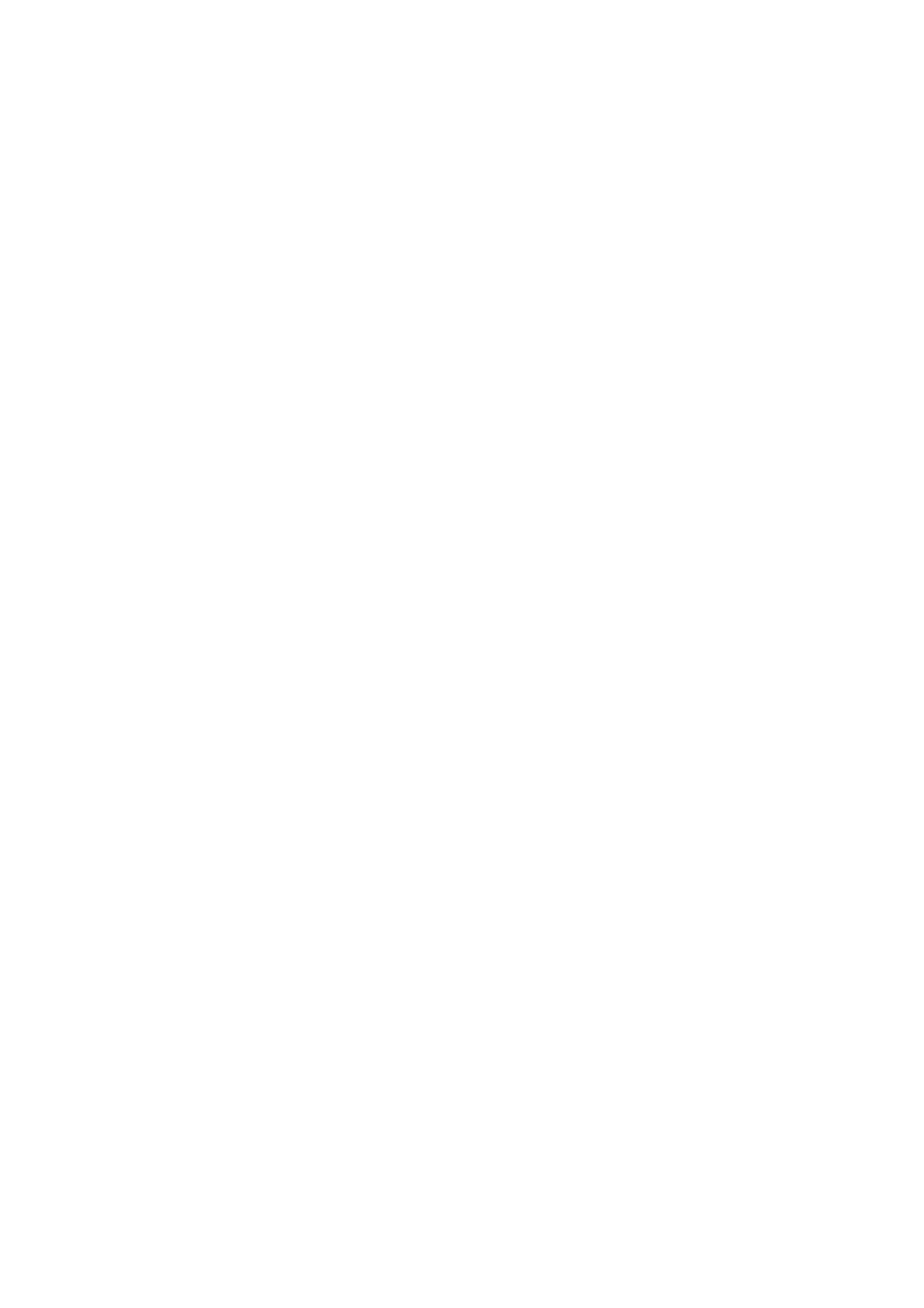| ---- |  |
|------|--|
|      |  |
|      |  |
|      |  |
|      |  |
|      |  |
|      |  |
|      |  |
|      |  |
|      |  |
|      |  |
|      |  |
|      |  |
|      |  |
|      |  |
|      |  |
|      |  |
|      |  |
|      |  |
|      |  |
|      |  |
|      |  |
|      |  |
|      |  |
|      |  |
|      |  |
|      |  |
|      |  |
|      |  |
|      |  |
|      |  |
|      |  |
|      |  |
|      |  |
|      |  |
|      |  |
|      |  |
|      |  |
|      |  |
|      |  |
|      |  |
|      |  |
|      |  |
|      |  |
|      |  |
|      |  |
|      |  |
|      |  |
|      |  |
|      |  |
|      |  |
|      |  |
|      |  |
|      |  |
|      |  |
|      |  |
|      |  |
|      |  |
|      |  |

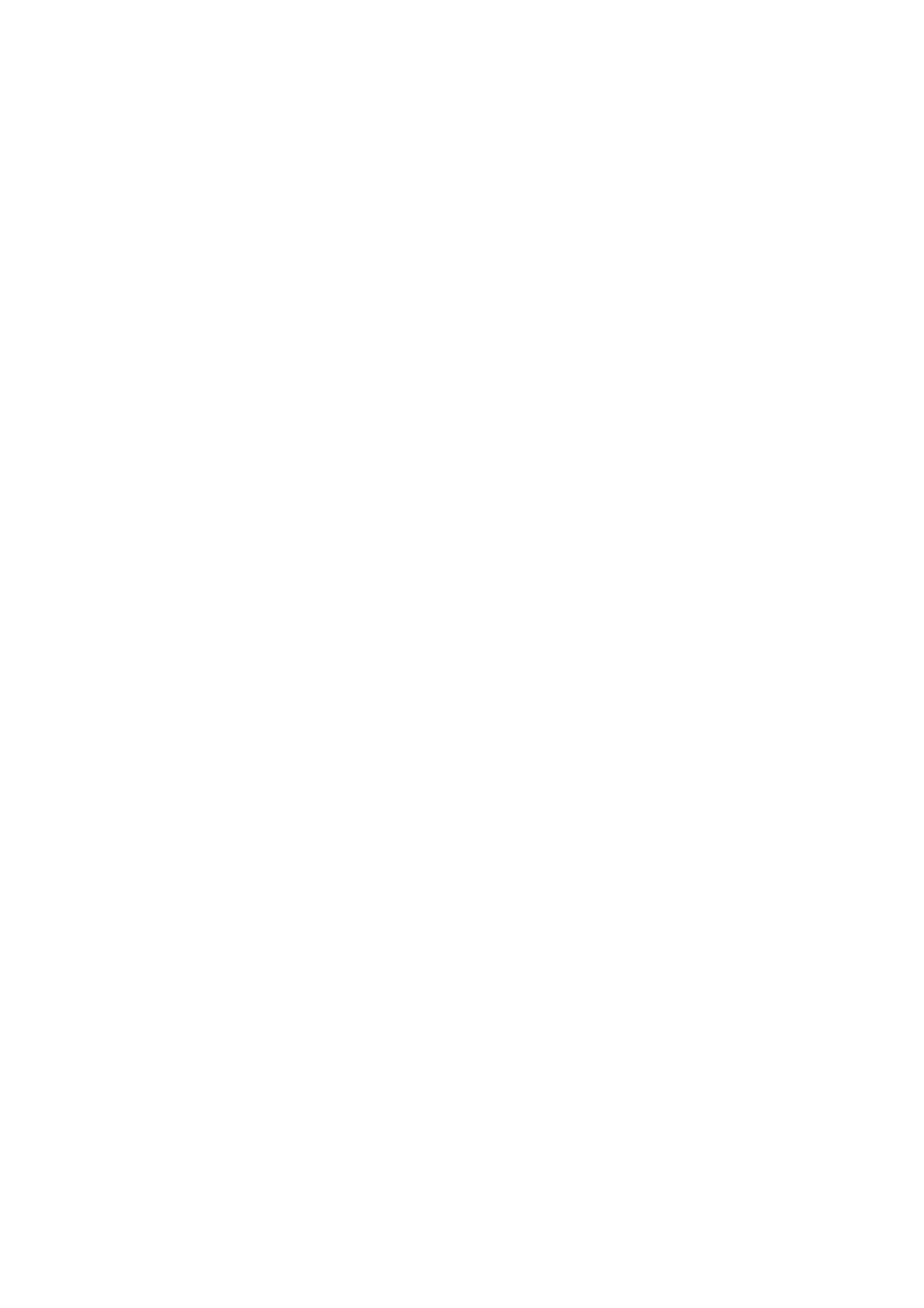| ---- |  |
|------|--|
|      |  |
|      |  |
|      |  |
|      |  |
|      |  |
|      |  |
|      |  |
|      |  |
|      |  |
|      |  |
|      |  |
|      |  |
|      |  |
|      |  |
|      |  |
|      |  |
|      |  |
|      |  |
|      |  |
|      |  |
|      |  |
|      |  |
|      |  |
|      |  |
|      |  |
|      |  |
|      |  |
|      |  |
|      |  |
|      |  |
|      |  |
|      |  |
|      |  |
|      |  |
|      |  |
|      |  |
|      |  |
|      |  |
|      |  |
|      |  |
|      |  |
|      |  |
|      |  |
|      |  |
|      |  |
|      |  |
|      |  |
|      |  |
|      |  |
|      |  |
|      |  |
|      |  |
|      |  |
|      |  |
|      |  |
|      |  |
|      |  |
|      |  |

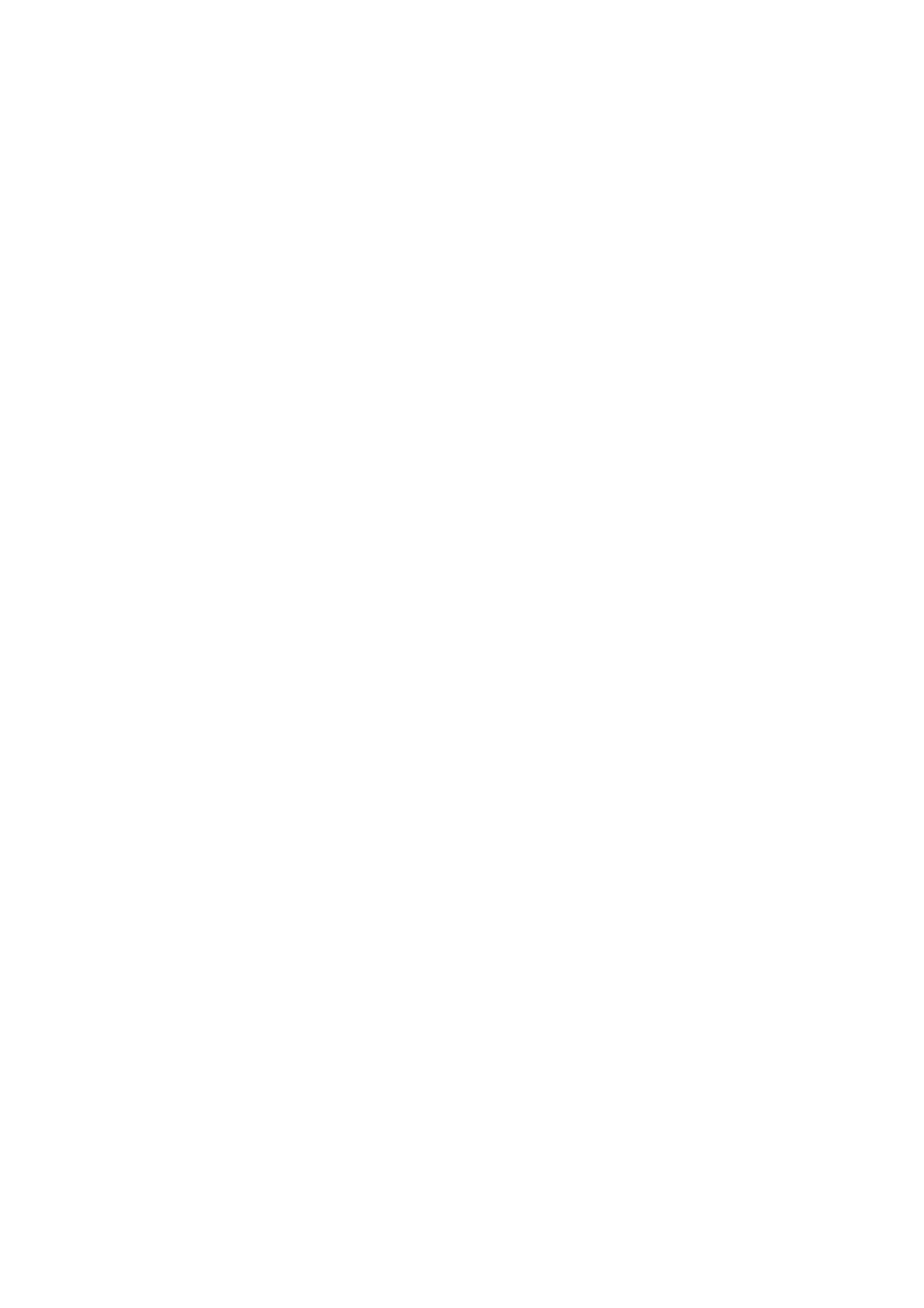| ---- |  |
|------|--|
|      |  |
|      |  |
|      |  |
|      |  |
|      |  |
|      |  |
|      |  |
|      |  |
|      |  |
|      |  |
|      |  |
|      |  |
|      |  |
|      |  |
|      |  |
|      |  |
|      |  |
|      |  |
|      |  |
|      |  |
|      |  |
|      |  |
|      |  |
|      |  |
|      |  |
|      |  |
|      |  |
|      |  |
|      |  |
|      |  |
|      |  |
|      |  |
|      |  |
|      |  |
|      |  |
|      |  |
|      |  |
|      |  |
|      |  |
|      |  |
|      |  |
|      |  |
|      |  |
|      |  |
|      |  |
|      |  |
|      |  |
|      |  |
|      |  |
|      |  |
|      |  |
|      |  |
|      |  |
|      |  |
|      |  |
|      |  |
|      |  |
|      |  |